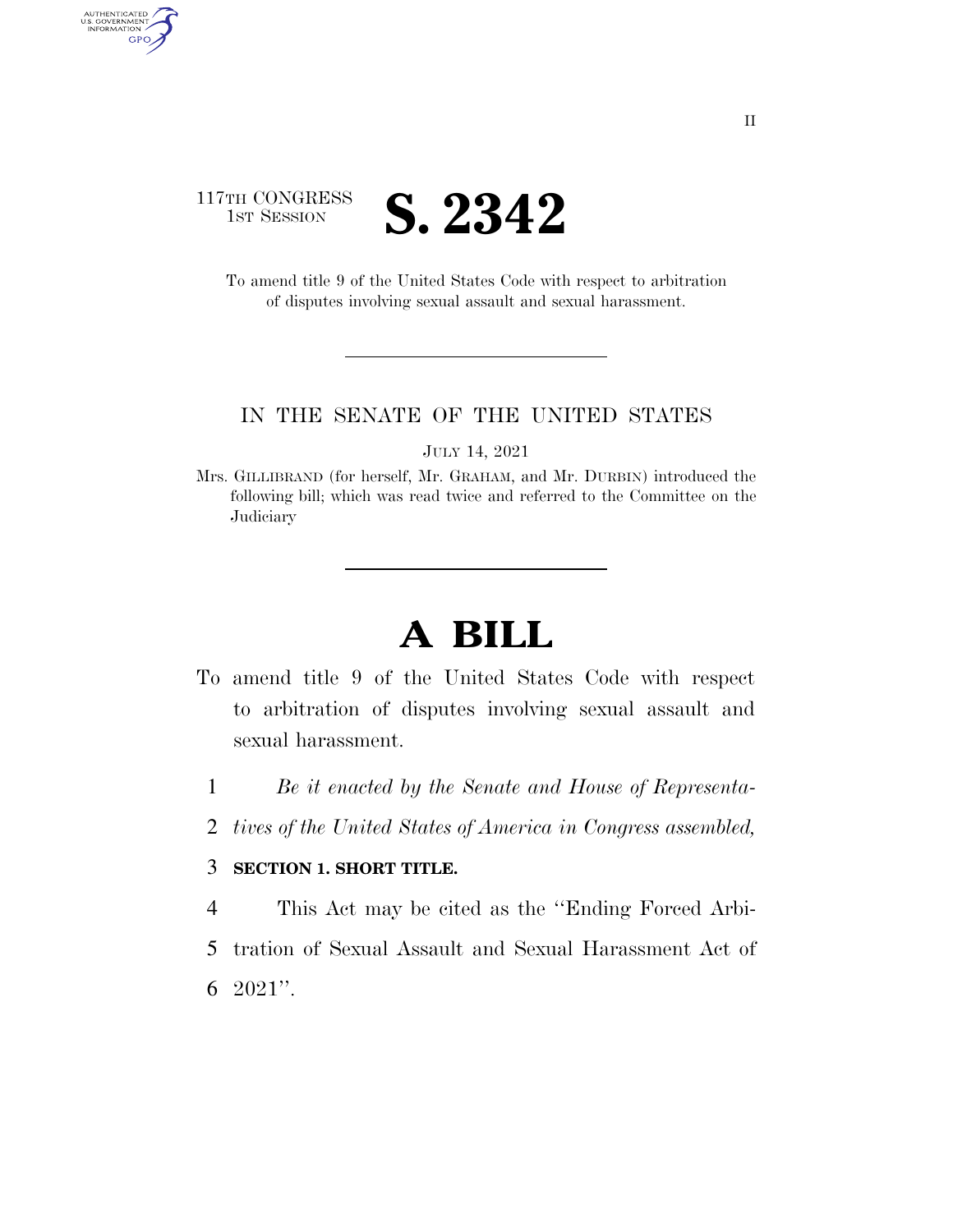# **SEC. 2. PREDISPUTE ARBITRATION OF DISPUTES INVOLV- ING SEXUAL ASSAULT AND SEXUAL HARASS-MENT.**

 (a) IN GENERAL.—Title 9 of the United States Code is amended by adding at the end the following:

### **''CHAPTER 4—ARBITRATION OF DISPUTES INVOLVING SEXUAL ASSAULT AND SEXUAL HARASSMENT**

''Sec.

''401. Definitions.

''402. No validity or enforceability.

### **''§ 401. Definitions**

| 10 | "In this chapter:                                       |
|----|---------------------------------------------------------|
| 11 | $\cdot\cdot\cdot(1)$ PREDISPUTE ARBITRATION AGREEMENT.— |
| 12 | The term 'predispute arbitration agreement' means       |
| 13 | any agreement to arbitrate a dispute that had not       |
| 14 | yet arisen at the time of the making of the agree-      |
| 15 | ment.                                                   |

16 "(2) PREDISPUTE JOINT-ACTION WAIVER.—The term 'predispute joint-action waiver' means an agreement, whether or not part of a predispute arbi- tration agreement, that would prohibit, or waive the right of, one of the parties to the agreement to par- ticipate in a joint, class, or collective action in a ju- dicial, arbitral, administrative, or other forum, con- cerning a dispute that has not yet arisen at the time of the making of the agreement.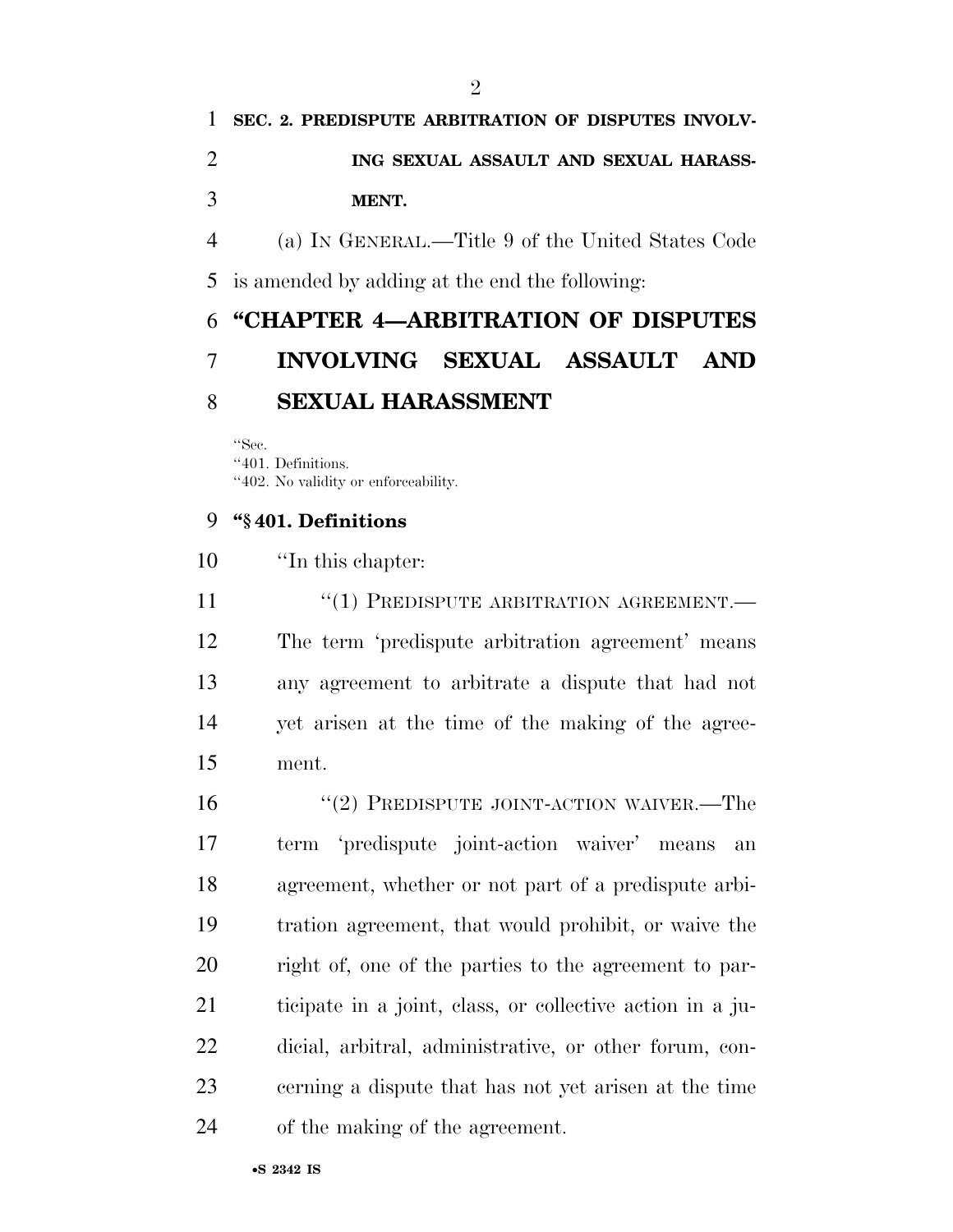| $\mathbf{1}$   | "(3) SEXUAL ASSAULT DISPUTE.—The term                       |
|----------------|-------------------------------------------------------------|
| $\overline{2}$ | 's exual assault dispute' means a dispute involving a       |
| 3              | nonconsensual sexual act or sexual contact, as such         |
| $\overline{4}$ | terms are defined in section 2246 of title 18 or simi-      |
| 5              | lar applicable Tribal or State law, including when          |
| 6              | the victim lacks capacity to consent.                       |
| 7              | "(4) SEXUAL HARASSMENT DISPUTE.—The                         |
| 8              | term 'sexual harassment dispute' means a dispute            |
| 9              | relating to the any of the following conduct directed       |
| 10             | at an individual or a group of individuals:                 |
| 11             | $\lq\lq$ Unwelcome sexual advances.                         |
| 12             | "(B) Unwanted physical contact that is                      |
| 13             | sexual in nature, including assault.                        |
| 14             | "(C) Unwanted sexual attention, including                   |
| 15             | unwanted sexual comments and propositions for               |
| 16             | sexual activity.                                            |
| 17             | "(D) Conditioning professional,<br>edu-                     |
| 18             | cational, consumer, health care or long-term                |
| 19             | care benefits on sexual activity.                           |
| 20             | "(E) Retaliation for rejecting unwanted                     |
| 21             | sexual attention.                                           |
| 22             | "§402. No validity or enforceability                        |
| 23             | "(a) IN GENERAL.—Except as provided in subsection           |
| 24             | (c), and notwithstanding any other provision of this title, |
| 25             | no predispute arbitration agreement or predispute joint-    |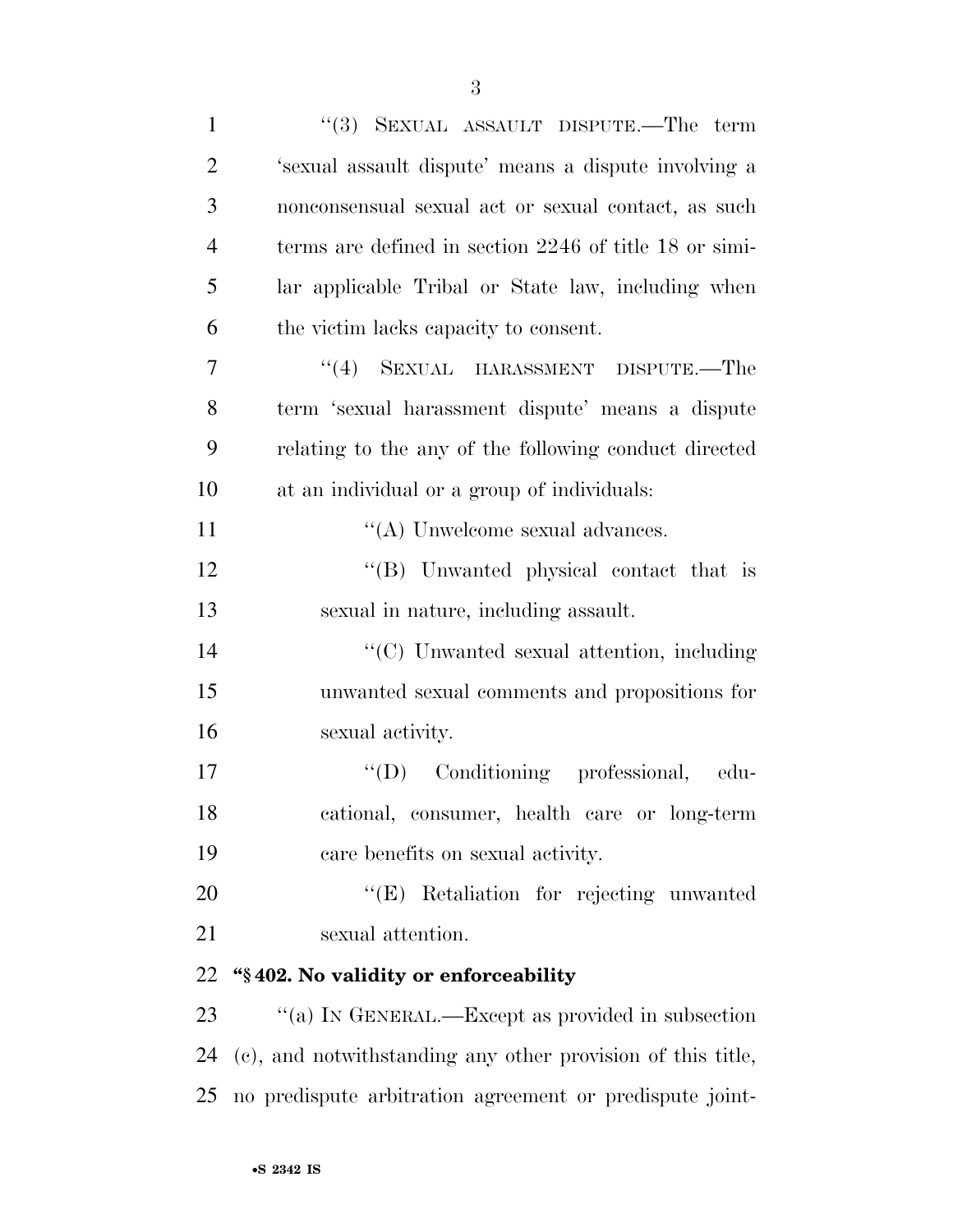action waiver shall be valid or enforceable with respect to a case which is filed under Federal, Tribal, or State law and relates to a sexual assault dispute or a sexual harass-ment dispute.

 ''(b) DETERMINATION OF APPLICABILITY.—An issue as to whether this chapter applies with respect to a dispute shall be determined under Federal law. The applicability of this chapter to an agreement to arbitrate and the valid- ity and enforceability of an agreement to which this chap- ter applies shall be determined by a court, rather than an arbitrator, irrespective of whether the party resisting arbitration challenges the arbitration agreement specifi- cally or in conjunction with other terms of the contract containing such agreement, and irrespective of whether the agreement purports to delegate such determinations to an arbitrator.

 ''(c) EXCEPTION FOR COLLECTIVE BARGAINING AGREEMENTS.—Nothing in this chapter shall apply to any arbitration provision in a contract between an employer and a labor organization or between labor organizations, except that no such arbitration provision shall have the effect of waiving the right of an employee to seek judicial enforcement of a right arising under provision of the Con-stitution of the United States, a State constitution, or a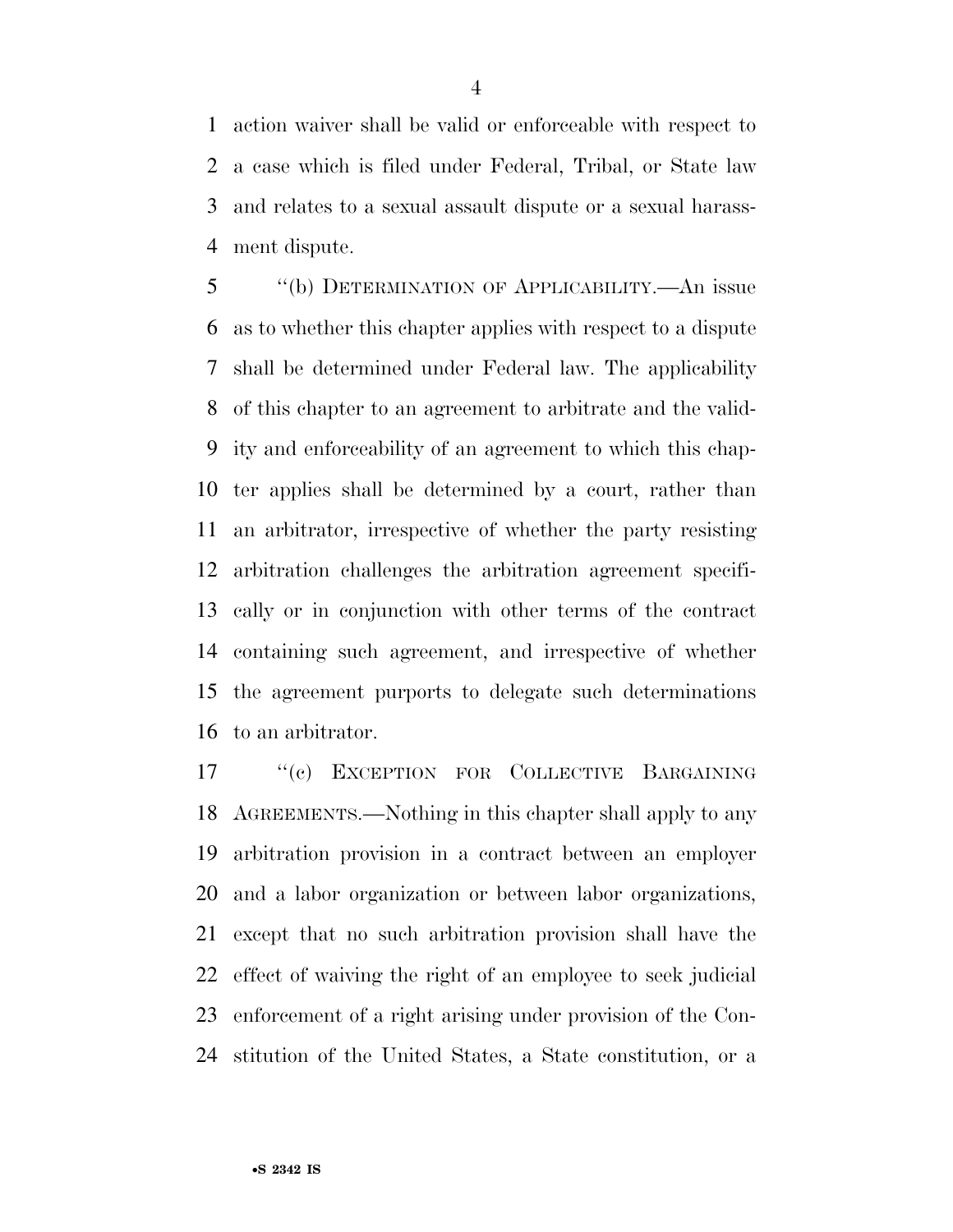Federal or State statute, or public policy arising there- from.''. (b) TECHNICAL AND CONFORMING AMENDMENTS.—

 (1) IN GENERAL.—Title 9 of the United States Code is amended—

 (A) in section 2, by inserting ''or as other- wise provided in chapter 4'' before the period at the end;

- (B) in section 208—
- (i) in the section heading, by striking ''**Chapter 1; residual application**'' 12 and inserting "**Application**"; and (ii) by adding at the end the fol-lowing: ''This chapter applies to the extent
- that this chapter is not in conflict with chapter 4.''; and
- (C) in section 307—
- (i) in the section heading, by striking ''**Chapter 1; residual application**''
- 20 and inserting "**Application**"; and
- 21 (ii) by adding at the end the fol- lowing: ''This chapter applies to the extent that this chapter is not in conflict with chapter 4.''.
- 25 (2) TABLE OF SECTIONS.—